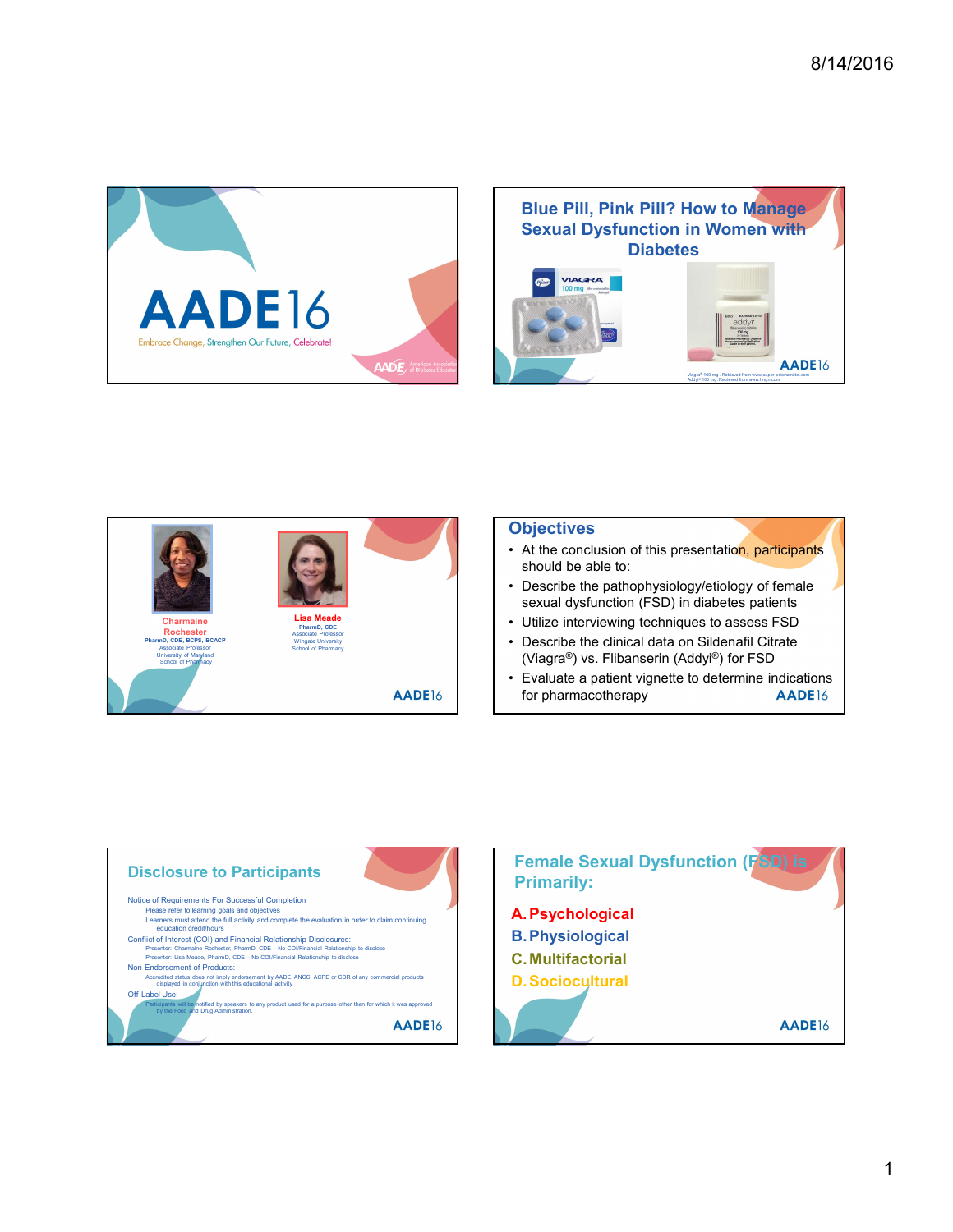





### Normal Female Sexual Response

- erotic stimuli
- 
- neurotransmitters
- The regulation of blood supply and clitoral erectile function is governed<br>by nitric oxide and cGMP<br>Normal levels of hormones for physiologic sexual activity<br>Normal levels of hormones for physiologic sexual activity
- 

```
Diabetes Can Disrupt All Of These Systems Diabetes Can Disrupt All Of These Systems
```


- 
- levels
- 
- 

Decreased nerve stimulation and blood flow<br>AADE16

2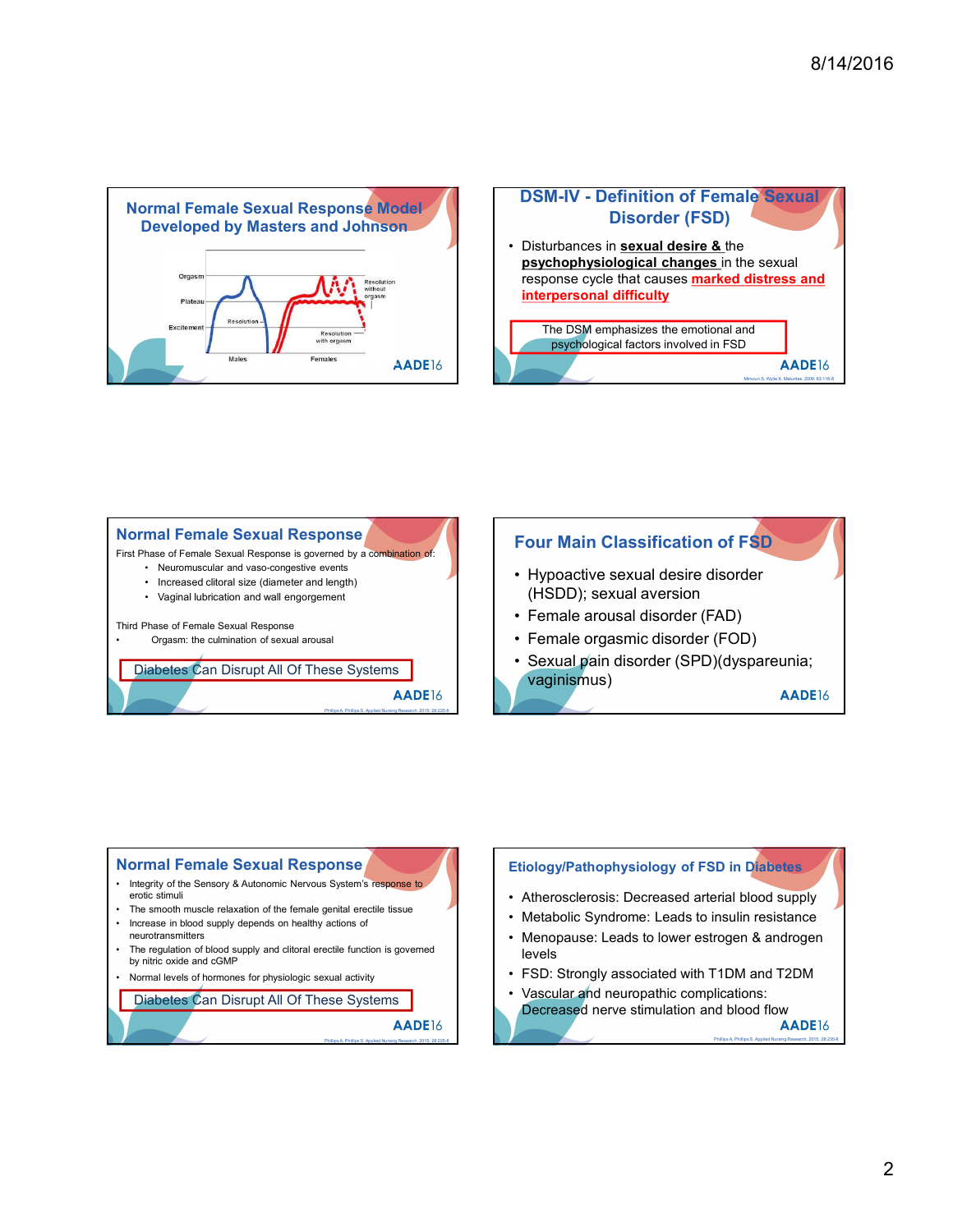# Etiology/Pathophysiology of FSD in Diabetes

- & the risk of genitourinary/fungal infections
- Androgen (insulin resistance syndromes)
- disorders
- Neuropathy: Alter transduction of sexual stimuli and<br>consequent sexual response

| 8/14/2016<br><b>Some Drugs Associated With FSD</b><br>Etiology/Pathophysiology of FSD in Diabetes<br><b>Medication</b><br>Desire Disorder   Arousal Disorder   Orgasm Disorder<br>Antipsychotics<br>$\ddot{+}$<br>$+$<br>Prolonged hyperglycemia: Reduced lubrication, dyspareunia,<br><b>Barbiturates</b><br>$\pm$<br>$+$<br>$+$<br>& the risk of genitourinary/fungal infections<br>Benzodiazepines<br>$+$<br>$+$<br>$+$<br>Polycystic Ovarian Syndrome: Alterations of Estrogen and<br>Lithium<br>$+$<br>$\ddot{}$<br>$+$<br>Androgen (insulin resistance syndromes)<br><b>SSRI's</b><br>$+$<br>$\begin{array}{c} + \end{array}$<br>$+$<br>Hormonal Imbalances: Thyroid & hypothalamic/pituitary<br><b>TCA</b><br>$+$<br>$\pm$<br>$+$<br>disorders<br>Digoxin<br>$+$<br>$+$<br>Neuropathy: Alter transduction of sexual stimuli and<br>Anti-lipids<br>$+$<br>consequent sexual response<br><b>Beta Blockers;</b><br>$+$<br>Spironolactone; Methyldopa<br>AADE16<br>Clonidine<br>$+$ $\,$<br>$+$ | Phillips A, Phillips S. Applied Nursing Research. 2015; 28:235 |  |  |                           |  |  |  |  |
|----------------------------------------------------------------------------------------------------------------------------------------------------------------------------------------------------------------------------------------------------------------------------------------------------------------------------------------------------------------------------------------------------------------------------------------------------------------------------------------------------------------------------------------------------------------------------------------------------------------------------------------------------------------------------------------------------------------------------------------------------------------------------------------------------------------------------------------------------------------------------------------------------------------------------------------------------------------------------------------------------|----------------------------------------------------------------|--|--|---------------------------|--|--|--|--|
|                                                                                                                                                                                                                                                                                                                                                                                                                                                                                                                                                                                                                                                                                                                                                                                                                                                                                                                                                                                                    |                                                                |  |  |                           |  |  |  |  |
|                                                                                                                                                                                                                                                                                                                                                                                                                                                                                                                                                                                                                                                                                                                                                                                                                                                                                                                                                                                                    |                                                                |  |  |                           |  |  |  |  |
|                                                                                                                                                                                                                                                                                                                                                                                                                                                                                                                                                                                                                                                                                                                                                                                                                                                                                                                                                                                                    |                                                                |  |  |                           |  |  |  |  |
|                                                                                                                                                                                                                                                                                                                                                                                                                                                                                                                                                                                                                                                                                                                                                                                                                                                                                                                                                                                                    |                                                                |  |  |                           |  |  |  |  |
|                                                                                                                                                                                                                                                                                                                                                                                                                                                                                                                                                                                                                                                                                                                                                                                                                                                                                                                                                                                                    |                                                                |  |  |                           |  |  |  |  |
|                                                                                                                                                                                                                                                                                                                                                                                                                                                                                                                                                                                                                                                                                                                                                                                                                                                                                                                                                                                                    |                                                                |  |  |                           |  |  |  |  |
|                                                                                                                                                                                                                                                                                                                                                                                                                                                                                                                                                                                                                                                                                                                                                                                                                                                                                                                                                                                                    |                                                                |  |  |                           |  |  |  |  |
|                                                                                                                                                                                                                                                                                                                                                                                                                                                                                                                                                                                                                                                                                                                                                                                                                                                                                                                                                                                                    |                                                                |  |  |                           |  |  |  |  |
|                                                                                                                                                                                                                                                                                                                                                                                                                                                                                                                                                                                                                                                                                                                                                                                                                                                                                                                                                                                                    |                                                                |  |  |                           |  |  |  |  |
|                                                                                                                                                                                                                                                                                                                                                                                                                                                                                                                                                                                                                                                                                                                                                                                                                                                                                                                                                                                                    |                                                                |  |  |                           |  |  |  |  |
|                                                                                                                                                                                                                                                                                                                                                                                                                                                                                                                                                                                                                                                                                                                                                                                                                                                                                                                                                                                                    |                                                                |  |  |                           |  |  |  |  |
|                                                                                                                                                                                                                                                                                                                                                                                                                                                                                                                                                                                                                                                                                                                                                                                                                                                                                                                                                                                                    |                                                                |  |  |                           |  |  |  |  |
|                                                                                                                                                                                                                                                                                                                                                                                                                                                                                                                                                                                                                                                                                                                                                                                                                                                                                                                                                                                                    |                                                                |  |  |                           |  |  |  |  |
|                                                                                                                                                                                                                                                                                                                                                                                                                                                                                                                                                                                                                                                                                                                                                                                                                                                                                                                                                                                                    |                                                                |  |  |                           |  |  |  |  |
|                                                                                                                                                                                                                                                                                                                                                                                                                                                                                                                                                                                                                                                                                                                                                                                                                                                                                                                                                                                                    |                                                                |  |  |                           |  |  |  |  |
|                                                                                                                                                                                                                                                                                                                                                                                                                                                                                                                                                                                                                                                                                                                                                                                                                                                                                                                                                                                                    |                                                                |  |  |                           |  |  |  |  |
|                                                                                                                                                                                                                                                                                                                                                                                                                                                                                                                                                                                                                                                                                                                                                                                                                                                                                                                                                                                                    |                                                                |  |  |                           |  |  |  |  |
|                                                                                                                                                                                                                                                                                                                                                                                                                                                                                                                                                                                                                                                                                                                                                                                                                                                                                                                                                                                                    |                                                                |  |  |                           |  |  |  |  |
|                                                                                                                                                                                                                                                                                                                                                                                                                                                                                                                                                                                                                                                                                                                                                                                                                                                                                                                                                                                                    |                                                                |  |  |                           |  |  |  |  |
|                                                                                                                                                                                                                                                                                                                                                                                                                                                                                                                                                                                                                                                                                                                                                                                                                                                                                                                                                                                                    |                                                                |  |  |                           |  |  |  |  |
|                                                                                                                                                                                                                                                                                                                                                                                                                                                                                                                                                                                                                                                                                                                                                                                                                                                                                                                                                                                                    |                                                                |  |  |                           |  |  |  |  |
|                                                                                                                                                                                                                                                                                                                                                                                                                                                                                                                                                                                                                                                                                                                                                                                                                                                                                                                                                                                                    |                                                                |  |  |                           |  |  |  |  |
|                                                                                                                                                                                                                                                                                                                                                                                                                                                                                                                                                                                                                                                                                                                                                                                                                                                                                                                                                                                                    |                                                                |  |  |                           |  |  |  |  |
|                                                                                                                                                                                                                                                                                                                                                                                                                                                                                                                                                                                                                                                                                                                                                                                                                                                                                                                                                                                                    |                                                                |  |  |                           |  |  |  |  |
|                                                                                                                                                                                                                                                                                                                                                                                                                                                                                                                                                                                                                                                                                                                                                                                                                                                                                                                                                                                                    |                                                                |  |  |                           |  |  |  |  |
|                                                                                                                                                                                                                                                                                                                                                                                                                                                                                                                                                                                                                                                                                                                                                                                                                                                                                                                                                                                                    |                                                                |  |  | <b>Biological Factors</b> |  |  |  |  |
| <b>Influences of FSD</b><br><b>Four Female Sexual Disorders (FSD)</b><br>Psychological Factors   Contextual (Social)<br>Factors                                                                                                                                                                                                                                                                                                                                                                                                                                                                                                                                                                                                                                                                                                                                                                                                                                                                    |                                                                |  |  |                           |  |  |  |  |
| <b>Sexual Pain</b><br>Medical (neurological,<br>Sexual development<br><b>Ethnic/religious norms</b><br><b>Disorder</b><br>urogenital diseases); pelvic                                                                                                                                                                                                                                                                                                                                                                                                                                                                                                                                                                                                                                                                                                                                                                                                                                             |                                                                |  |  |                           |  |  |  |  |
| ₹<br>radiation, surgery<br>Psychiatric (depression)<br>Personality<br>Economical/household                                                                                                                                                                                                                                                                                                                                                                                                                                                                                                                                                                                                                                                                                                                                                                                                                                                                                                         |                                                                |  |  |                           |  |  |  |  |
| <b>Hypoactive Sexual<br/>Desire Disorder</b><br>(HSDD)<br>Hormonal changes and<br><b>Sexual Experiences</b><br><b>Contraception issues</b><br>$\rightarrow$<br>menopausal status<br>(abuse)                                                                                                                                                                                                                                                                                                                                                                                                                                                                                                                                                                                                                                                                                                                                                                                                        |                                                                |  |  |                           |  |  |  |  |
| Pharmacological tx<br>Sexual education, body<br>Relationship with partner<br><b>Sexual Arousal</b><br>Orgasmic<br>Disorder<br><b>Disorder</b><br>(antidepressants)<br>image<br><b>Cubetance</b>                                                                                                                                                                                                                                                                                                                                                                                                                                                                                                                                                                                                                                                                                                                                                                                                    |                                                                |  |  |                           |  |  |  |  |

| <b>Influences of FSD</b>                                                     |                                      |                                                          | <b>Four Female Se</b>                 |
|------------------------------------------------------------------------------|--------------------------------------|----------------------------------------------------------|---------------------------------------|
| <b>Biological Factors</b>                                                    | <b>Psychological Factors</b>         | <b>Contextual (Social)</b><br><b>Factors</b>             |                                       |
| Medical (neurological,<br>urogenital diseases); pelvic<br>radiation, surgery | Sexual development                   | Ethnic/religious norms                                   |                                       |
| Psychiatric (depression)                                                     | <b>Personality</b>                   | Economical/household                                     |                                       |
| Hormonal changes and<br>menopausal status                                    | <b>Sexual Experiences</b><br>(abuse) | <b>Contraception issues</b>                              |                                       |
| Pharmacological tx<br>(antidepressants)                                      | Sexual education, body<br>image      | Relationship with partner                                | <b>Sexual Arou</b><br><b>Disorder</b> |
| Substance abuse                                                              | <b>Coping strategies</b>             | Life stage stressors; family<br>issues; partner's health |                                       |
|                                                                              |                                      | AADE <sub>16</sub>                                       |                                       |
|                                                                              |                                      |                                                          |                                       |
|                                                                              |                                      |                                                          |                                       |
| <b>Diseases Associated with Increased Risk of FSD</b>                        |                                      |                                                          |                                       |
| • Diabetes                                                                   |                                      | • Psychiatric disorder                                   |                                       |
| • Cardiovascular                                                             |                                      | • Genitourinary disorder                                 |                                       |
| Disease                                                                      |                                      | • Urinary incontinence                                   |                                       |
| • HTN                                                                        | • Pelvic Pain                        |                                                          | <b>HYPOACTIVI</b>                     |
| • Chronic Rheumatic                                                          |                                      |                                                          | <b>DISOR</b>                          |
| disease                                                                      | • Hysterectomy                       |                                                          |                                       |
| Spinal Cord injury                                                           | • Malignant                          | gynecological disease                                    |                                       |



## Diseases Associated with Increased Risk of FSD

- 
- 
- 
- disease · Malignant
- 
- 
- 
- Disease Urinary incontinence
	-
	-
	- gynecological disease

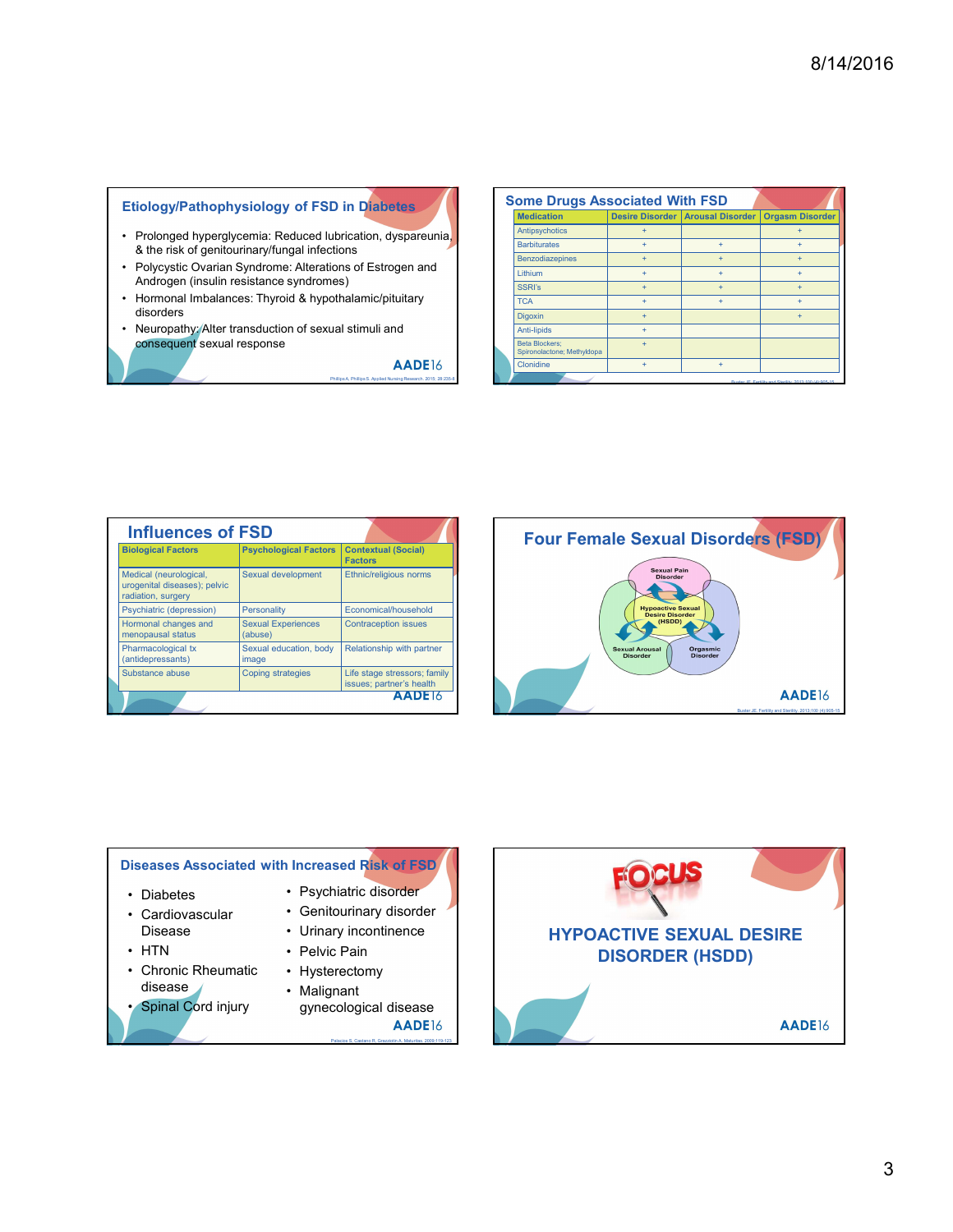





# Women Women's reluctance to discuss sexual problems with a Barriers to Recognition and Diagnosis

- physician
- 
- 





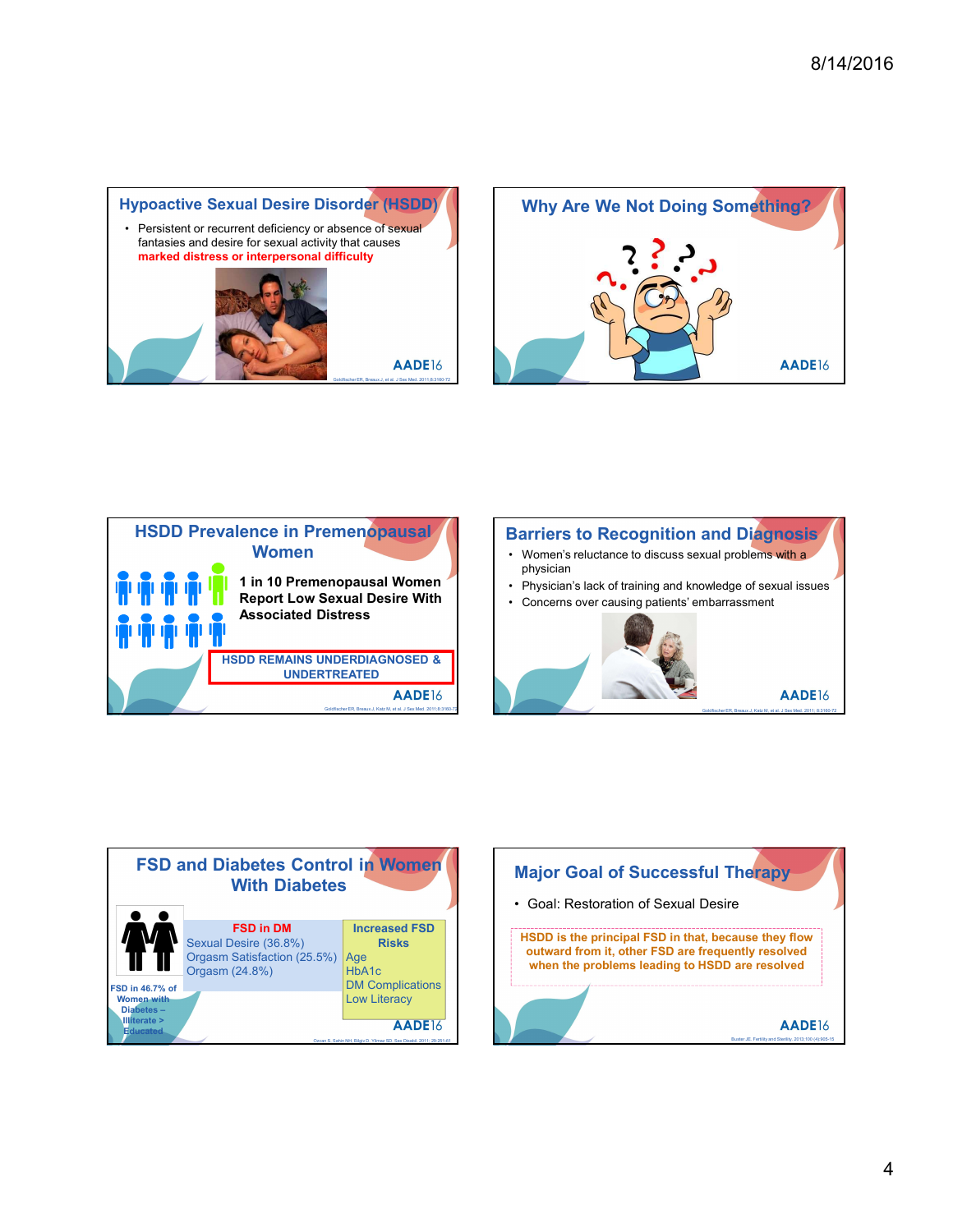



| luce dose<br>roidism, hypopituitarism,                          |                                       |                                      |                                              | - Not FDA Approved in Women                                                                                               |                                        |
|-----------------------------------------------------------------|---------------------------------------|--------------------------------------|----------------------------------------------|---------------------------------------------------------------------------------------------------------------------------|----------------------------------------|
|                                                                 |                                       |                                      |                                              |                                                                                                                           |                                        |
|                                                                 |                                       |                                      |                                              | • Flibanserin $(\overline{\text{Addyi}^{\circledcirc}})$ has been studied for<br>Hypoactive Sexual Desire Disorder (HSDD) |                                        |
| AADE16<br>Buster JE. Fertility and Sterility. 2013;100 (4):905- |                                       |                                      | - FDA Approved in Women for HSDD             | Viagra® 100 mg. Retrieved from www.super-pr<br>Addyi® 100 mg. Retrieved from www.hngn.com                                 | AADE16                                 |
|                                                                 |                                       |                                      |                                              |                                                                                                                           |                                        |
|                                                                 |                                       |                                      |                                              |                                                                                                                           |                                        |
|                                                                 |                                       |                                      |                                              |                                                                                                                           |                                        |
|                                                                 |                                       |                                      |                                              |                                                                                                                           |                                        |
|                                                                 |                                       |                                      |                                              |                                                                                                                           |                                        |
| (Cont'd)                                                        |                                       |                                      |                                              | Blue Pill - Sildenafil (Viagra®)                                                                                          |                                        |
|                                                                 | <b>Evidence</b>                       | <b>Therapy</b><br>/Dosage            | <b>Population</b>                            | <b>Effects</b>                                                                                                            | <b>Adverse</b><br>effects              |
| aginal estrogens                                                | Blinded,<br>prospective,<br>crossover | Sildenafil<br>25 or 50<br>mg,        | Premenopausal<br>women<br>with female sexual | Increased arousal.<br>enjoyment,<br>satisfaction,                                                                         | <b>Vision</b><br>problems, HA          |
|                                                                 | study                                 | 1 <sub>hr.</sub><br>before           | arousal disorder<br>(FSAD)                   | frequency of<br>intercourse, and                                                                                          |                                        |
| one                                                             | Open-label                            | sex<br>Sildenafil                    | Postmenopausal<br>women self                 | sexual fantasies<br>No significant clinical<br>improvement in                                                             | Clitoral<br>discomfort,                |
|                                                                 | study - 33<br>women                   | 50 mg,<br>1 <sub>hr.</sub><br>before | referred<br>for Sexual                       | sexual function                                                                                                           | hypersens.<br>dizziness,               |
| <b>AADE16</b>                                                   |                                       | sex                                  | <b>Dysfunction (SD)</b>                      |                                                                                                                           | HA.<br>dyspepsia<br>AADE <sub>16</sub> |
| Buster JE. Fertility and Sterlity. 2013;100 (4):905-15          |                                       |                                      |                                              |                                                                                                                           |                                        |

| <b>Evaluation Tools for HSDD</b>                       |                                                                                                                                                       |  |                               |                                          | <b>Blue Pill - Sildenafil (V</b>                |                          |
|--------------------------------------------------------|-------------------------------------------------------------------------------------------------------------------------------------------------------|--|-------------------------------|------------------------------------------|-------------------------------------------------|--------------------------|
| <b>Tool</b><br>Satisfying Sexual Encounter (SSE) -     | <b>Description</b><br>Diary to enter daily the # of sexual                                                                                            |  | <b>Evidence</b>               | <b>Therapy/</b><br><b>Dosage</b>         | <b>Population</b>                               |                          |
| eDiary                                                 | events experienced and their<br>satisfaction                                                                                                          |  | DB, RCT                       | Sildenafil.<br>10-100 mg.                | Pre- and<br>postmenopausal                      | No in                    |
| The Female Sexual Function Index<br>(FSFI)             | This is a 19-item measure of overall<br>sexual function and includes six<br>domains (desire, arousal, lubrication,<br>orgasm, satisfaction, and pain) |  |                               | 1 hr. before<br>sexual<br>activity       | women (some<br>On hormone<br>therapy) with FSAD |                          |
| The Female Sexual Distress Scale -<br>Revised (FSDS-R) | Assesses the frequency of sexual<br>distress or bother during the past 7 days                                                                         |  | DB, PC.<br>crossover<br>study | Sildenafil.<br>$100$ mg,<br>1 hr. before | Premenopausal<br>women<br>with T1DM & FSAD      | Increa<br>frequ<br>enjoy |
|                                                        | AADE <sub>16</sub>                                                                                                                                    |  |                               | sexual<br>activity                       |                                                 | and f<br>fanta           |

| <b>HSDD</b>                                                                                                                                           |                               |                                                                | Blue Pill - Sildenafil (Viagra®)                |                                                                                                                                 |                                       |
|-------------------------------------------------------------------------------------------------------------------------------------------------------|-------------------------------|----------------------------------------------------------------|-------------------------------------------------|---------------------------------------------------------------------------------------------------------------------------------|---------------------------------------|
| <b>Description</b>                                                                                                                                    | <b>Evidence</b>               | Therapy                                                        | <b>Population</b>                               | <b>Effects</b>                                                                                                                  | <b>Adverse</b>                        |
| Diary to enter daily the # of sexual                                                                                                                  |                               | <b>Dosage</b>                                                  |                                                 |                                                                                                                                 | effects                               |
| events experienced and their<br>satisfaction                                                                                                          | DB, RCT                       | Sildenafil.<br>10-100 mg.                                      | Pre- and<br>postmenopausal                      | No improvement                                                                                                                  | HA, hot flashes.<br>rhinitis, nausea, |
| This is a 19-item measure of overall<br>sexual function and includes six<br>domains (desire, arousal, lubrication,<br>orgasm, satisfaction, and pain) |                               | 1 hr. before<br>sexual<br>activity                             | women (some<br>On hormone<br>therapy) with FSAD |                                                                                                                                 | vision<br>problems,<br>dyspepsia      |
| Assesses the frequency of sexual<br>distress or bother during the past 7 days                                                                         | DB, PC.<br>crossover<br>study | Sildenafil.<br>$100$ mg,<br>1 hr. before<br>sexual<br>activity | Premenopausal<br>women<br>with T1DM & FSAD      | Increased sexual desire.<br>frequency of orgasm,<br>enjoyment, satisfaction,<br>and frequency of sexual<br>fantasies            | HA, nausea.<br>vision<br>problems     |
| AADE <sub>16</sub>                                                                                                                                    |                               |                                                                |                                                 | 0301/afp20080301p635-s1.pdf#page=2&zoom=90.-7.643http://www.aafp.crg/afp/2008/0301/afp20080301p635-s1.pdf#page=2&zoom=90.-7.643 | AADE <sub>16</sub>                    |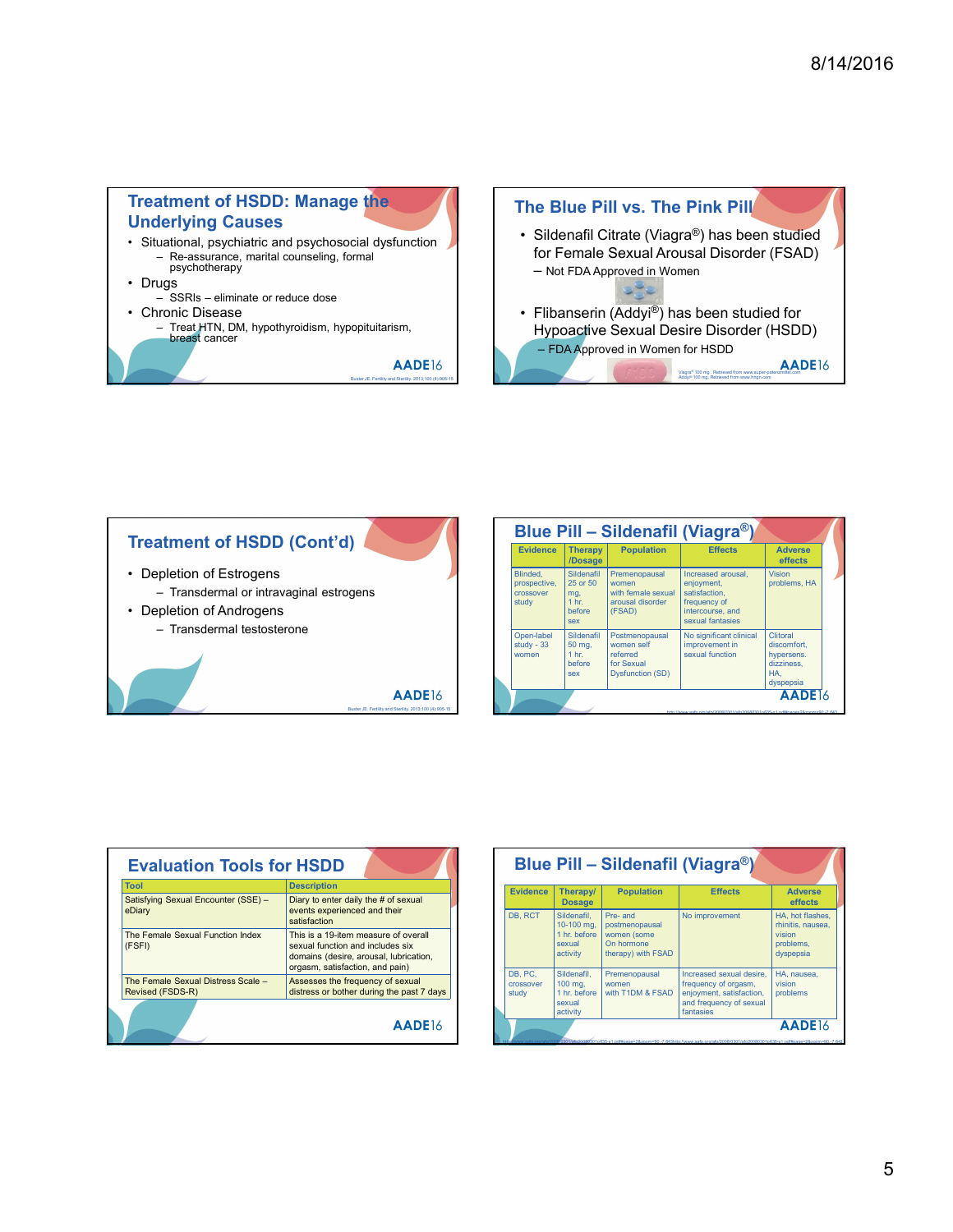# Flibanserin in Premenopausal Women

- 
- Methods
- (50 mg or 100 mg/day) for 24 weeks. Responders were randomized to flibanserin 100 mg/day vs. placebo x 24 wks.
- Main Outcome Measures
- (SSE) and desire score

|                                                                                                                       |                                         |             |                            |         | 8/14/2016                                              |
|-----------------------------------------------------------------------------------------------------------------------|-----------------------------------------|-------------|----------------------------|---------|--------------------------------------------------------|
|                                                                                                                       |                                         |             |                            |         |                                                        |
|                                                                                                                       |                                         |             |                            |         |                                                        |
|                                                                                                                       |                                         |             |                            |         |                                                        |
|                                                                                                                       |                                         |             |                            |         |                                                        |
|                                                                                                                       |                                         |             |                            |         |                                                        |
|                                                                                                                       |                                         |             |                            |         |                                                        |
|                                                                                                                       |                                         |             |                            |         |                                                        |
|                                                                                                                       |                                         |             |                            |         |                                                        |
|                                                                                                                       |                                         |             |                            |         | <b>Efficacy Endpoints: Change from</b>                 |
| libanserin in Premenopausal Women                                                                                     |                                         |             | <b>Baseline to Week 24</b> |         |                                                        |
| Aim                                                                                                                   |                                         |             | Placebo Flibanserin        | P.      |                                                        |
| To assess the efficacy and safety of flibanserin x 24 weeks of treatment vs. placebo in premenopausal women with HSDD |                                         |             | 100                        | value   |                                                        |
| Methods                                                                                                               |                                         |             | mg/day                     |         | $\frac{\text{Key}}{\text{SSE}}$ = Satisfying Sexual    |
| Women were treated with open-label, flexible-dose flibanserin                                                         | <b>SSE Count</b>                        | 0.6(0.1)    | 1.0                        | 0.004   | Event<br><b>FSFI-d</b> = Female Sexual                 |
| (50 mg or 100 mg/day) for 24 weeks. Responders were<br>randomized to flibanserin 100 mg/day vs. placebo x 24 wks.     | <b>FSFI-d Score</b>                     | 0.4(0.1)    | 0.7(0.1)                   | < 0.001 | <b>Function Index Desire</b>                           |
| <b>Main Outcome Measures</b>                                                                                          | <b>FSDS-R Item</b><br>13 Score          | $-0.6(0.1)$ | $-0.8(0.1)$                | 0.008   | <b>FSDS-R = Female Sexual</b><br><b>Distress Scale</b> |
| Primary Outcome: Change in Satisfying Sexual Encounter<br>(SSE) and desire score                                      | <b>FSDS-R Total</b>                     | $-6.3(0.6)$ | $-8.3(0.6)$                | 0.006   | <b>FSFI</b> = Female Sexual<br><b>Function Index</b>   |
| AADE16                                                                                                                | <b>Score</b><br><b>FSFI Total Score</b> | 2.7(0.4)    | 4.2(0.4)                   | 0.003   | AADE16                                                 |

# Flibanserin in Premenopausal Women

- 
- Results<br>• Satisfying Sexual Encounter (SSE) Doubled
- 
- 
- to placebo in change from randomization in SSE, desire<br>score, FSFI desire domain and total scores, and FSDS-R total and the state of the state of the state of the st<br>and Item 13 scores (P < 0.05, for all).
- Flibanserin was well tolerated and withdrawal reactions were



# Objective Filibanserin in Premenopausal Women<br>
• Safety Shace is considered to a strategies the safety of the safety of the safety of flibanse of the considered and to the safety of flibansering and to a strategies of  $\frac{1}{2}$ <br>
• T To assess the efficacy and safety of flibanserin in postmenopausal women with HSDD Methods Filiban serin in Premenopausal Women<br>
• Salisfying Sexual Encounter (SSE) Doubled<br>
• Mathematics core doubled<br>
• FSFI, FSDS-R total, and then 13 scores improved<br>
• Chinaces on the double-blind period. flibansering was supe 100 mg once daily at bedtime (n = 468) or placebo (n = 481) for 24 weeks<br>Co-primary endpoints Co-primary endpoints • Satisfying Second Interaction Co-primary endpoints<br>
• Ferri, FSDS-R total, and filem 13 scores from and miniatorial ton in Second<br>
Changes from an and the number of satisfying them in and the number of satisfying the nu

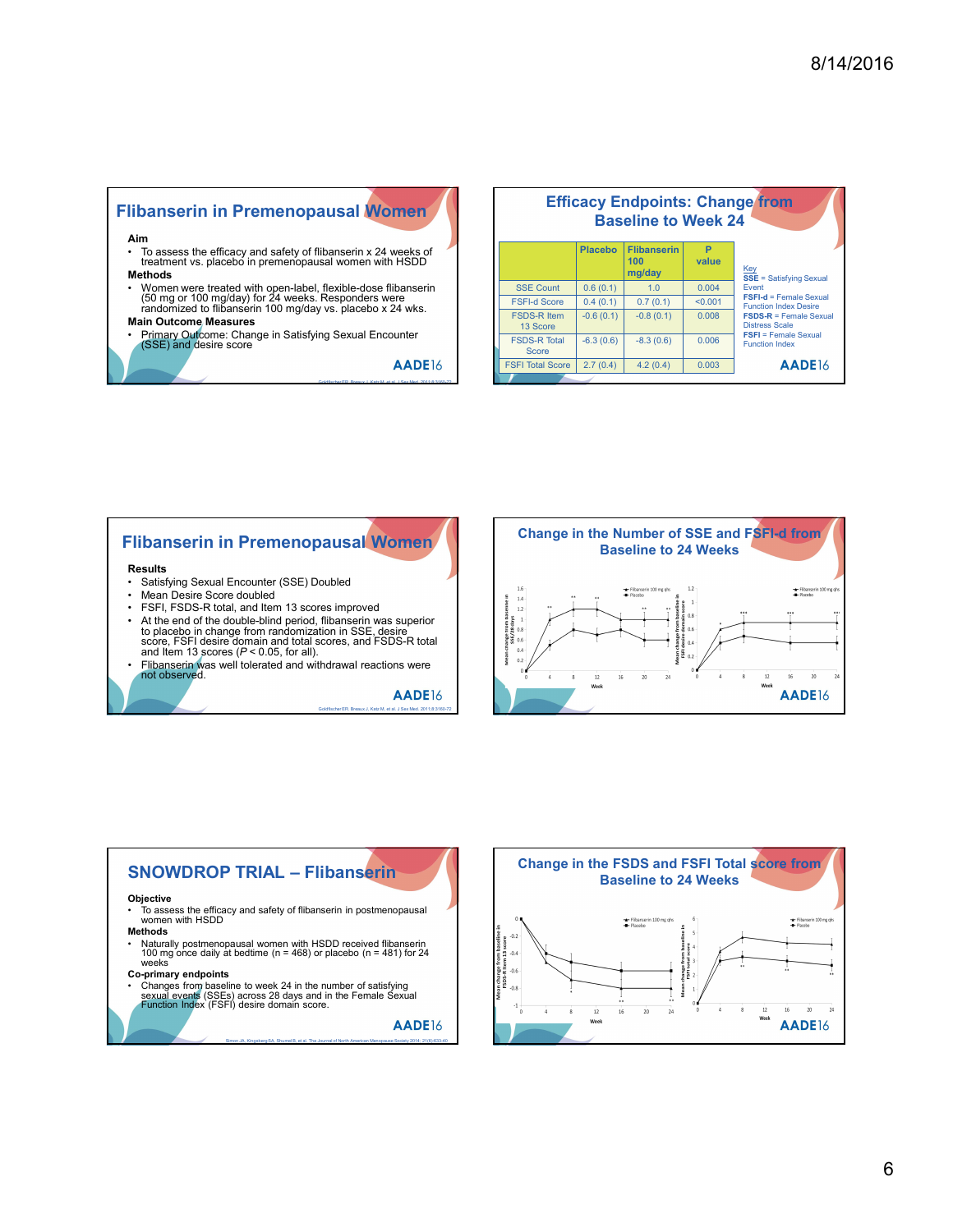





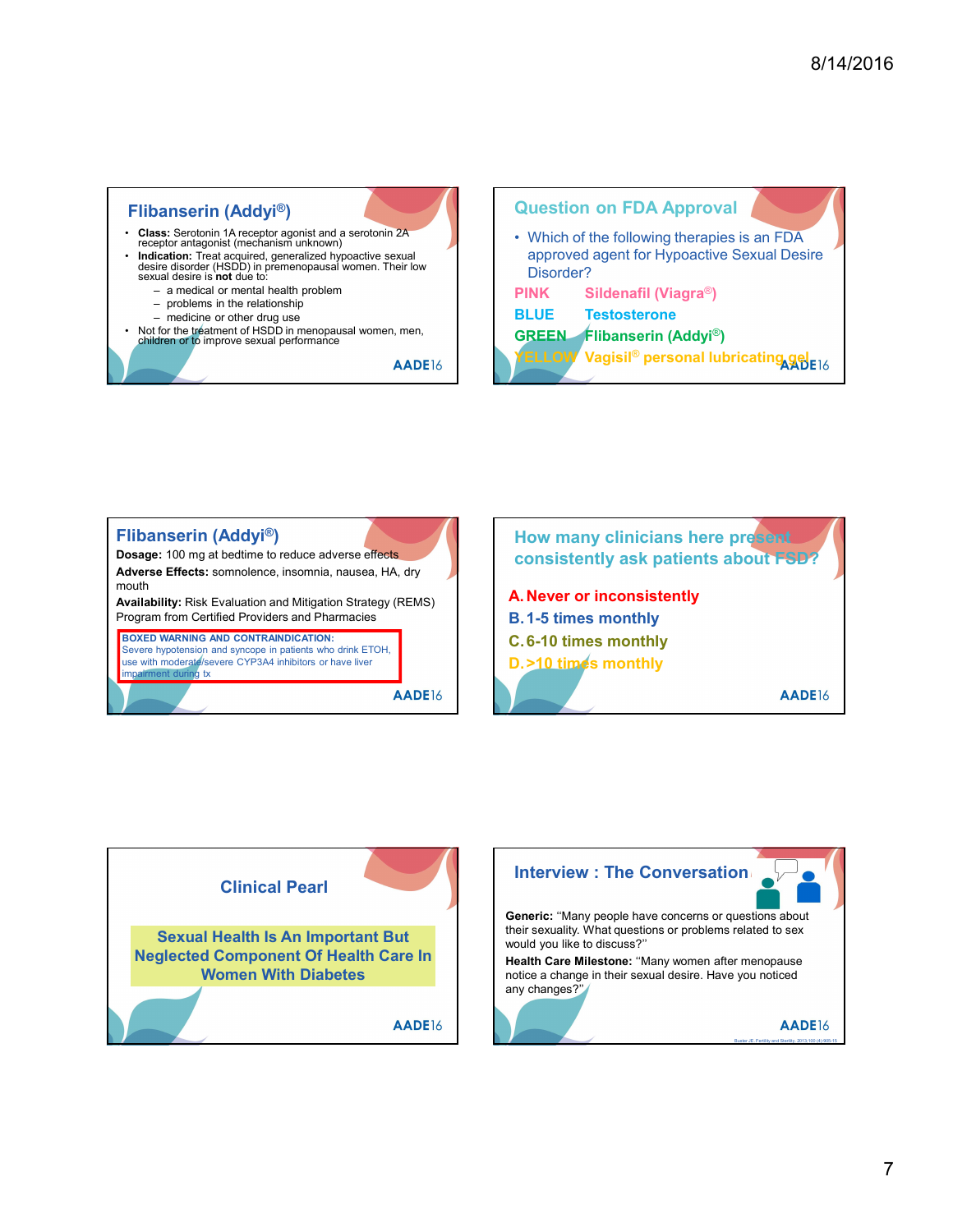46 and 466 and 466 and 466 and 466 and 466 and 466 and 466 and 466 and 466

# Tips to Facilitate the Dialogue

- 
- 
- 
- 
- Tips to Facilitate the Dialogue<br>
 Use words and body language that put the patient at ease<br>
 Mini-Case Patient Sar<br>
 Sit and miniatin en open, non-defensive body posture<br>
 Note in patient at ease<br>
 Choose language a culture of the patient
- **Fips to Facilitate the Dialogue<br>
 Use words and body language that put the patient at ease<br>
 Mini-Case Pat<br>
 Mini-Case Pat<br>
 Mini-Case Pat<br>
 Mini-Case Pat<br>
 Mini-Case Pat<br>
 Mini-Case Pat<br>
 Mini-Case** Fips to Facilitate the Dialogue<br>
• Use words and body language that put the patient at ease<br>
• Minii-Case – Pa<br>
• Minii-Case – Pa<br>
• Minii-Case – Pa<br>
• Minii-Case – Pa<br>
• Minii-Case – Pa<br>
• HPI: 53-year-old maintain eye c the patient to speak<br>"Tell me about [it]" are probably the four most powerful
- **Fips to Facilitate the Dialogue<br>
 Use words and body language that put the patient at ease<br>
 Avoid nervous gestures<br>
 Sil and minalin eye contact<br>
 Avoid nervous gestures<br>
 Choose language appropriate to the age, et Fips to Facilitate the Dialogue and the patient at ease**<br>  $\cdot$  Choose language appropriate to the patient at ease<br>  $\cdot$  Changuage appropriate to the age, ethnicity, and<br>  $\cdot$  Chials: Weight: 220 lb<br>  $\cdot$  Changuage approp **Fips to Facilitate the Dialogue and the method is a server sum to the server sum of the method in the silence of the patient of peak of the patient of peak (Tell me about [ti] are probably the four most peak and the pati Fips to Facilitate the Dialogue Mini-Case – Pa**<br>
• Use words and body language that put the patient at ease<br>
• Sit and maintain eye contact<br>
• Sit and maintain eye contact<br>
• Sit and maintain eye contact<br>
• Sit and HTN x words in medicine Buster JE Fertility and Sterility and Sterility and Sterility and Sterility and Sterility and Sterility and Sterility and Sterility and Sterility and Sterility and Sterility and Sterility and Sterility an

- 8/14/2016<br>
Mini-Case Patient Sarah<br>
PI: 53-year-old married woman with Type 2 DM<br>
Md HTN x 10 yrs.; postmenopausal x 1 year<br>
Vitals: Weight: 220 lb.; Height 54"; BMI 37.8<br>
Labs: A1C 8.8% Diet: None<br>
FBG 180-220 mg/dL **Mini-Case – Patient Sarah**<br>• HPI: 53-year-old married woman with Type 2 DM<br>and HTN x 10 yrs.; postmenopausal x 1 year<br>– Vitals: Weight: 220 lb.; Height 54"; BMI 37.8<br>– Labs: A1C 8.8% Diet: None<br>– FBG 180-220 mg/dL<br>• Meds and HTN x 10 yrs.; postmenopausal x 1 year - Vitals: Weight: 220 lb.; Height 5'4"; BMI 37.8
	-
	-
	-
- **Mini-Case Patient Sarah (2016)**<br> **Mini-Case Patient Sarah (2016)**<br>
HPI: 53-year-old married woman with Type 2 DM<br>
and HTN x 10 yrs.; postmenopausal x 1 year<br>
 Labs: Arc 8.8% Diet: None<br>
 FBG 180-220 mg/dL<br>
Meds: me 8/14/2016<br>
Mini-Case – Patient Sarah<br>
HPI: 53-year-old married woman with Type 2 DM<br>
and HTN x 10 yrs.; postmenopausal x 1 year<br>
– Vitals: Weight: 220 lb.; Height 5'4"; BMI 37.8<br>
– Labs: A1C 8.8% Diet: None<br>
– FBG 180-220 8/14/2016<br>
Mini-Case – Patient Sarah<br>
HPI: 53-year-old married woman with Type 2 DM<br>
and HTN x 10 yrs.; postmenopausal x 1 year<br>
– Labs: Weight: 220 lb.; Height 54; BMI 37.8<br>
– Labs: ATC 8.8% Diet: None<br>
– FBG 180-220 mg/ 8/14/2016<br> **Mini-Case – Patient Sarah**<br>
• HPI: 53-year-old married woman with Type 2 DM<br>
and HTN x 10 yrs.; postmenopausal x 1 year<br>
– Vitals: Wegit: 220 b.; Height 54'; BM 37.8<br>
– Labs: ArC 8.8% Diet: None<br>
– FBG 180-220 empagliflozin (Jardiance®) 25 mg/d; liraglutide

|                                                                                                                                                                                                                                                | <b>Sexual Dysfunction in Diabetes</b>                                             | <b>Engaging Sarah</b>                                                                    |
|------------------------------------------------------------------------------------------------------------------------------------------------------------------------------------------------------------------------------------------------|-----------------------------------------------------------------------------------|------------------------------------------------------------------------------------------|
| <b>Diabetes Specific Questions</b>                                                                                                                                                                                                             | <b>Rationale</b>                                                                  | We need to engage Sarah in a conversation                                                |
| What medications are you taking?                                                                                                                                                                                                               | Possible influences to be addressed                                               | sexual problems now that she has reached<br>milestone?                                   |
| Are you experiencing stress or<br>depressive symptoms?                                                                                                                                                                                         | Review if depression is present or therapy<br>needs to be addressed               |                                                                                          |
| Have you recently had a baby?                                                                                                                                                                                                                  | Determine if there was a difficult delivery,<br>birth injuries, sleep, or support | A. "Many people have concerns or questior<br>sexuality. What questions or problems relat |
| Do you feel tired all the time?                                                                                                                                                                                                                | Anxiety, stress, depression, hypoglycemia<br>causing fatigue                      | you like to discuss?"<br>B. "Many women after menopause notice a                         |
| Do you experience vaginal dryness?                                                                                                                                                                                                             | Related to DM control, neuropathy,<br>medication, hormones, menopause             | sexual desire. Have you noticed any change                                               |
|                                                                                                                                                                                                                                                | AADE <sub>16</sub>                                                                |                                                                                          |
|                                                                                                                                                                                                                                                |                                                                                   |                                                                                          |
|                                                                                                                                                                                                                                                |                                                                                   |                                                                                          |
|                                                                                                                                                                                                                                                | <b>Sexual Dysfunction in Diabetes</b><br><b>Rationale</b>                         | <b>Case Discussion: Sarah</b>                                                            |
|                                                                                                                                                                                                                                                | Determine if this is causing sexual anxiety                                       | •Sarah describes tiredness, irritabi                                                     |
|                                                                                                                                                                                                                                                | Is this suboptimal DM control; fungal<br>infections are easily treated            | loss of interest in sex and is unhap<br>weight problems                                  |
| <b>Diabetes Specific Questions</b><br>Do you feel uncomfortable or experience<br>pain during sex?<br>Do you experience recurrent thrush or<br>urine infections?<br>Do you feel there is a problem with your<br>relationship with your partner? | Explore marital tensions, guilt about<br>relationships                            | •She states that it was >2 years sire                                                    |
|                                                                                                                                                                                                                                                | Discover past negative experiences/abuse                                          | made love. She knows that she do                                                         |
| Do you feel embarrassed by having sex?<br>Do you feel you have a poor self image?                                                                                                                                                              | Woman can discuss feelings of<br>depression or low self esteem (obesity)          | have any interest but does not kno                                                       |



|                                                                                                                                                                                                                                                                                                                                                                                               |                                                                                     | Engaging Saran                                                 |
|-----------------------------------------------------------------------------------------------------------------------------------------------------------------------------------------------------------------------------------------------------------------------------------------------------------------------------------------------------------------------------------------------|-------------------------------------------------------------------------------------|----------------------------------------------------------------|
| <b>Diabetes Specific Questions</b>                                                                                                                                                                                                                                                                                                                                                            | <b>Rationale</b>                                                                    | We need to engage Sarah in a conversat                         |
| What medications are you taking?                                                                                                                                                                                                                                                                                                                                                              | Possible influences to be addressed                                                 | sexual problems now that she has reache                        |
| Are you experiencing stress or                                                                                                                                                                                                                                                                                                                                                                | Review if depression is present or therapy                                          | milestone?                                                     |
| depressive symptoms?                                                                                                                                                                                                                                                                                                                                                                          | needs to be addressed                                                               | A. "Many people have concerns or questi                        |
| Have you recently had a baby?                                                                                                                                                                                                                                                                                                                                                                 | Determine if there was a difficult delivery,<br>birth injuries, sleep, or support   | sexuality. What questions or problems reli                     |
| Do you feel tired all the time?                                                                                                                                                                                                                                                                                                                                                               | Anxiety, stress, depression, hypoglycemia<br>causing fatigue                        | you like to discuss?"<br>B. "Many women after menopause notice |
| Do you experience vaginal dryness?                                                                                                                                                                                                                                                                                                                                                            | Related to DM control, neuropathy,<br>medication, hormones, menopause               | sexual desire. Have you noticed any char                       |
|                                                                                                                                                                                                                                                                                                                                                                                               | AADE <sub>16</sub><br>Phillips A. Phillips S. Applied Nursing Research, 2015; 28:23 |                                                                |
|                                                                                                                                                                                                                                                                                                                                                                                               |                                                                                     |                                                                |
|                                                                                                                                                                                                                                                                                                                                                                                               |                                                                                     |                                                                |
|                                                                                                                                                                                                                                                                                                                                                                                               | <b>Sexual Dysfunction in Diabetes</b>                                               |                                                                |
|                                                                                                                                                                                                                                                                                                                                                                                               | <b>Rationale</b>                                                                    | <b>Case Discussion: Sarah</b>                                  |
|                                                                                                                                                                                                                                                                                                                                                                                               | Determine if this is causing sexual anxiety                                         | •Sarah describes tiredness, irrital                            |
|                                                                                                                                                                                                                                                                                                                                                                                               | Is this suboptimal DM control; fungal<br>infections are easily treated              | loss of interest in sex and is unha<br>weight problems         |
|                                                                                                                                                                                                                                                                                                                                                                                               | Explore marital tensions, guilt about<br>relationships                              | •She states that it was >2 years s                             |
|                                                                                                                                                                                                                                                                                                                                                                                               | Discover past negative experiences/abuse                                            | made love. She knows that she o                                |
|                                                                                                                                                                                                                                                                                                                                                                                               | Woman can discuss feelings of<br>depression or low self esteem (obesity)            | have any interest but does not kn                              |
| <b>Diabetes Specific Questions</b><br>Do you feel uncomfortable or experience<br>pain during sex?<br>Do you experience recurrent thrush or<br>urine infections?<br>Do you feel there is a problem with your<br>relationship with your partner?<br>Do you feel embarrassed by having sex?<br>Do you feel you have a poor self image?<br>Have you ever experienced sexual or<br>physical abuse? | Discover past negative experience                                                   |                                                                |

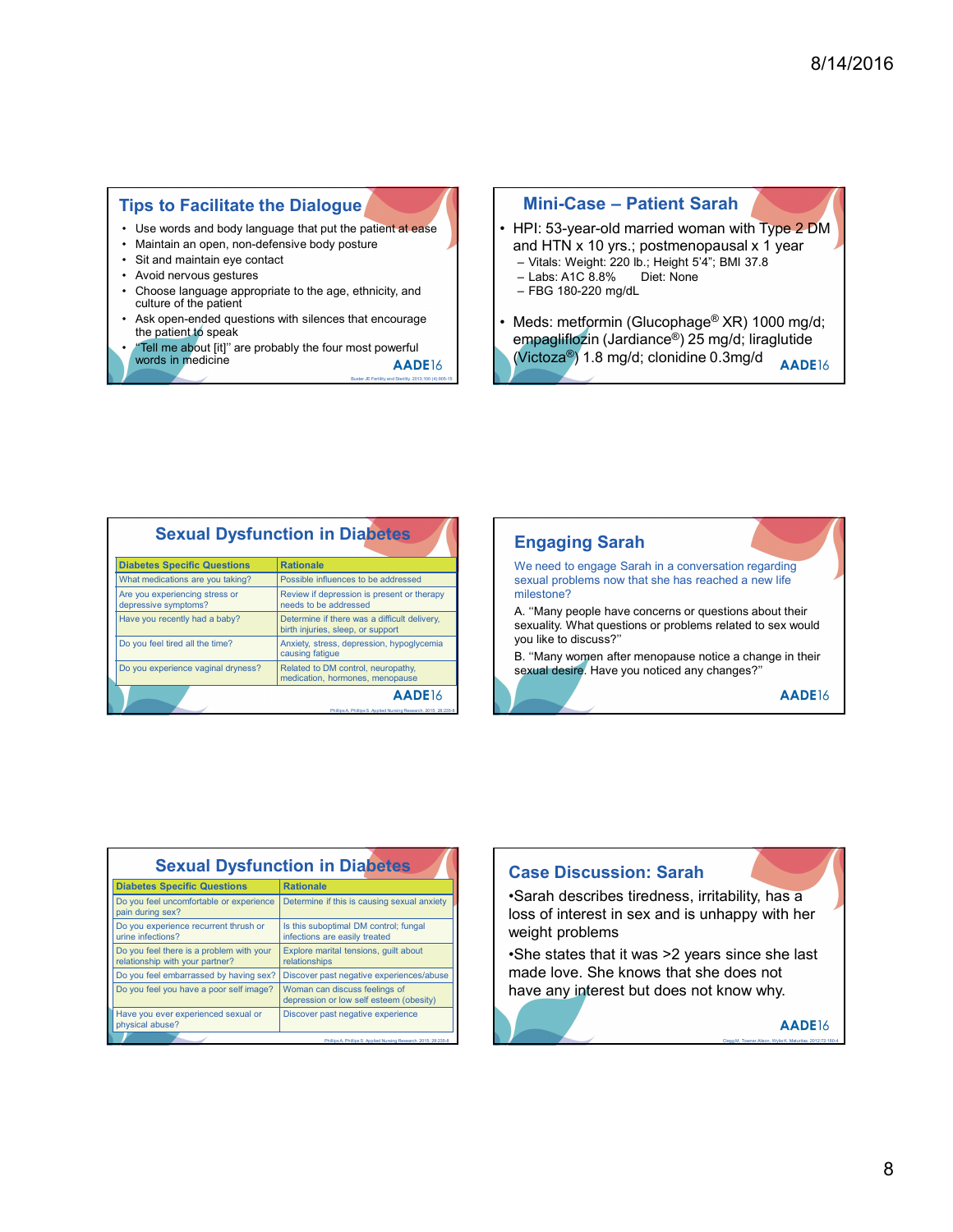